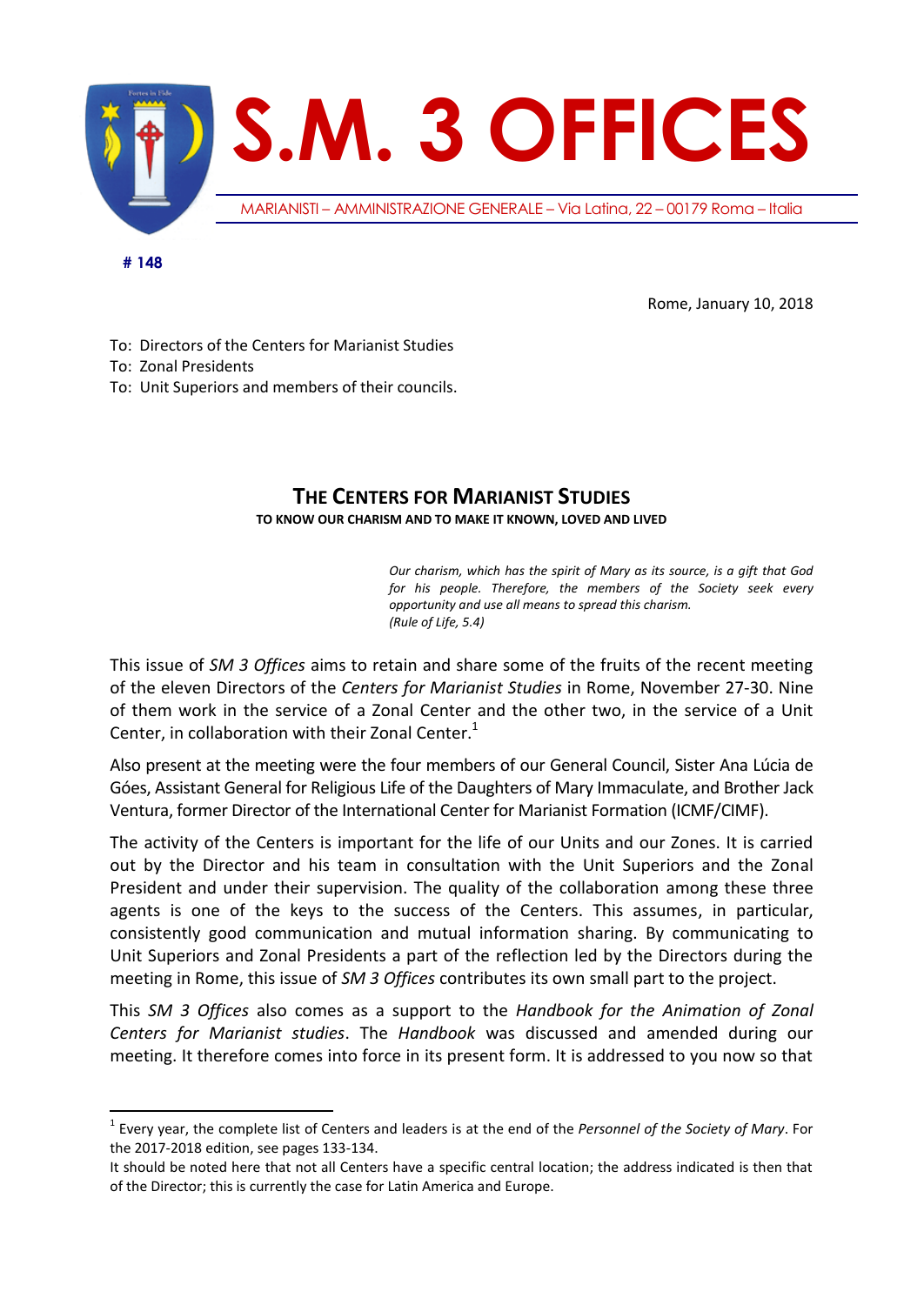each one of you might read it carefully, understand its spirit and find in it the points of reference for the joint work and collaboration among all, as already mentioned.

Still as an introduction, let us mention that one of the decisions resulting from our meeting is to call now our old "Marianist Formation Centers", "Centers for Marianist studies ", these terms expressing more precisely the purpose of the Centers and avoiding confusion with the houses of formation for the religious life. So this is how they will be referred to in this document and henceforth. Each Zone or Unit involved could see if it is appropriate to change the name of its own Center accordingly.

## **1. STRENGTHS AND WEAKNESSES**

The first day of the directors' meeting allowed us to get an overview of the life of the Centers. Most of them have originated in the last ten years, with the exception of the North American Center, NACMS, which has been in existence for more than 30 years and already has extensive activity in the service of resource production, animation, and formation. The other Centers are still in the development phase, at the service of research or dissemination. Nevertheless, they have already undertaken some significant projects: publications, online courses, the setting up of documentation centers, organization of courses, symposiums, etc.

In addition to the Directors already mentioned, Fr. Antonio Gascón, in charge of AGMAR, the General Archives, was also present with us, as well as his Assistant, Mr. Massimiliano Vidili. They presented to us the resources they preserve and the work they are doing. This has enabled us to better understand the immense documentary riches preserved in this institution linked to the General Curia and the interest there would be in making them more accessible to a greater number.

These encouraging aspects, however, must be complemented by another observation: much of what is being done is still fragile. What is usually lacking is experience, personnel, finances. In each place it is necessary to see how these weaknesses might be gradually overcome so as to prepare the future, because without the means, nothing can be done. The Directors must work with the Superiors concerned and/or with the Zonal President. What is also important is that the role of each Center be better understood, appreciated and supported by the greatest number: not only the Superiors, but also the brothers and all the members of the Marianist Family. The responsibility of the Directors, in this respect, is the communication and information that is essential to make the activities and proposals of the Centers widely known and to ensure that as many people as possible can be reached. Another part belongs to the Superiors; that will be explained now.

## **2. THE SUPERIORS' AND ZONAL PRESIDENT'S IRREPLACEABLE SUPPORT**

The existence of each of the Centers manifests the interest of the respective Units or Zones vis-à-vis the task they assume. This is a very encouraging sign.

However, for them to grow, specific support is needed. Without this, since Superiors or the President are faced with many more urgent matters, the Centers risk being relegated to a secondary place in their concerns, which will inevitably limit their expansion.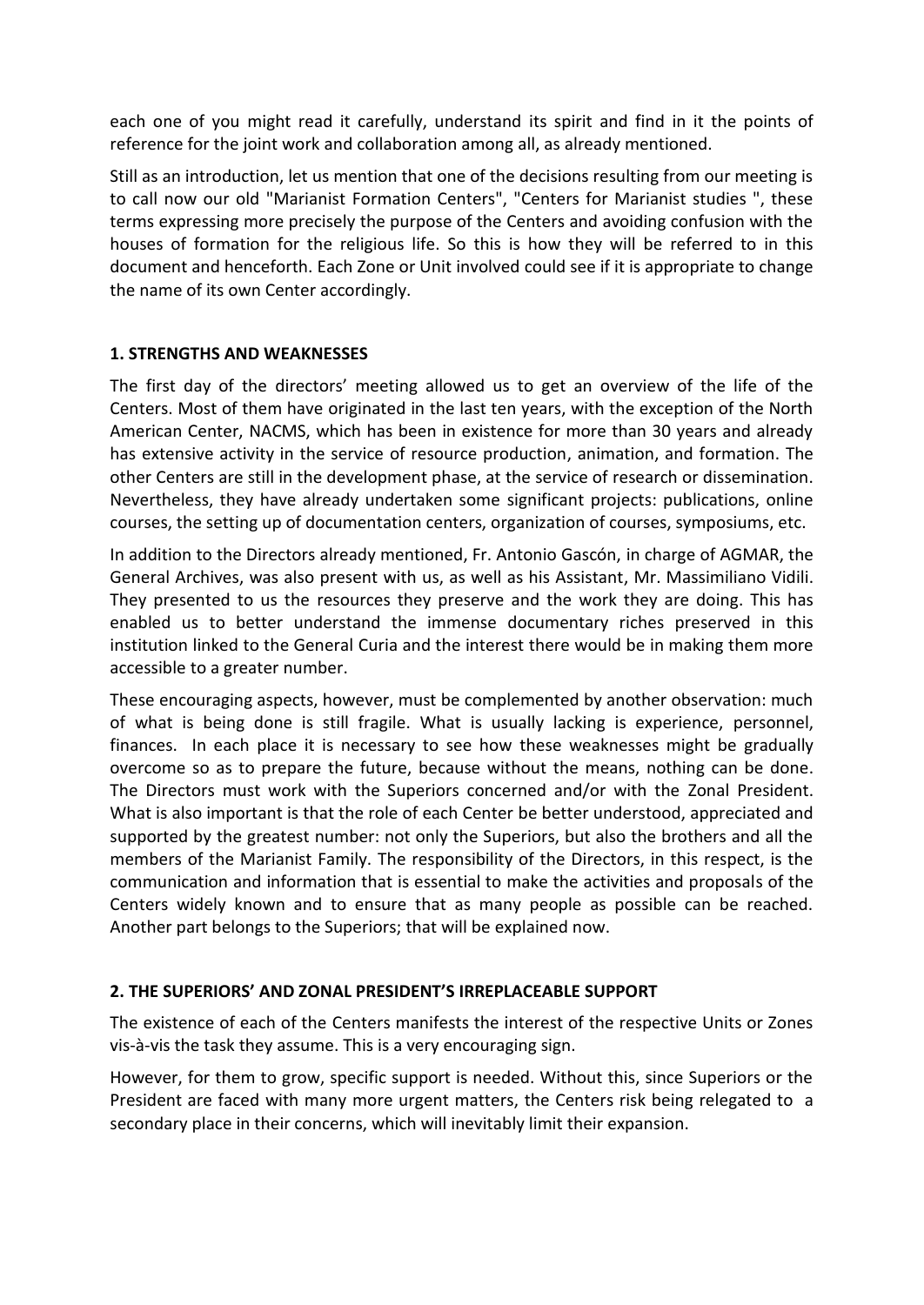Since the Centers operate for the medium or long term, the importance of what is at stake may not be clear. The deepening of the charism could easily be considered as an optional supplementary activity for only those who have the taste or the time for it.

A quick observation of the situation can easily show us the contrary:

a. The Marianist studies carried out before and after the Second Vatican Council by a series of passionate and well-prepared experts are at the origin of major evolutions in our life and our mission. To cite only a few, we can mention the drafting of our current Rule of Life, the revival of the Marianist laity, and the new understanding of the Marianist Family, three elements that today have a major impact on our life and our activity.

b. A reflection on our charism or on the thought of our Founders is always present at important leadership meetings; at the international level, this was recently the case for meetings on formation (July 2014 and January 2015) or education (July 2017).

c. Important topics require reflection that springs from our sources, for their continuous updating (mixed composition, 3 offices, Marian mission, pedagogy, ...) or because they are presented to us in a relatively new way (Marianist Family, lay persons' interpretation of the Marianist charism, the Marianist charism and inculturation, ...).

d. As several recent official Marianist documents mention, the development of our collaboration with the laity in the works and the growth of the young Units requires an important work of explanation and dissemination of the charism. The current major cultural changes in the world are also pushing us in that direction: our charism is a gift for today.

Thus, far from being an optional supplementary activity, the study and the dissemination of our charism are indispensable for our life, our mission and their appropriate adaptation to the current times. Taking the means that permit that work is therefore an important act of leadership that the Superiors must respect for its true significance.

## **3. FROM STUDY TO DISSEMINATION**

During our meeting, an important talk by Father Manuel Cortés, Superior General, reminded us that the study and the dissemination must go hand in hand, but in logical order: we must start from the study in order to commit ourselves consequently to the dissemination.

An updating project without an underlying study may present the Founders as saying something they had never thought and turn them into spokespersons of my own personal opinions. According to this method, if they are modern it is because they seem to say what we like to think today. But do they really say it? A serious study would help to recognize that it is more about my interpretation and my ideas than theirs. That would bring a salutary clarification for all.

To avoid this, Father Cortés called us to carry out an exegesis of the texts of our Founders, to read them in the light of the historical and theological context of their time. For this, the use of a suitable and rigorous methodology is necessary. It is from the results of that kind of work that possible interpretations, updating, and dissemination can come.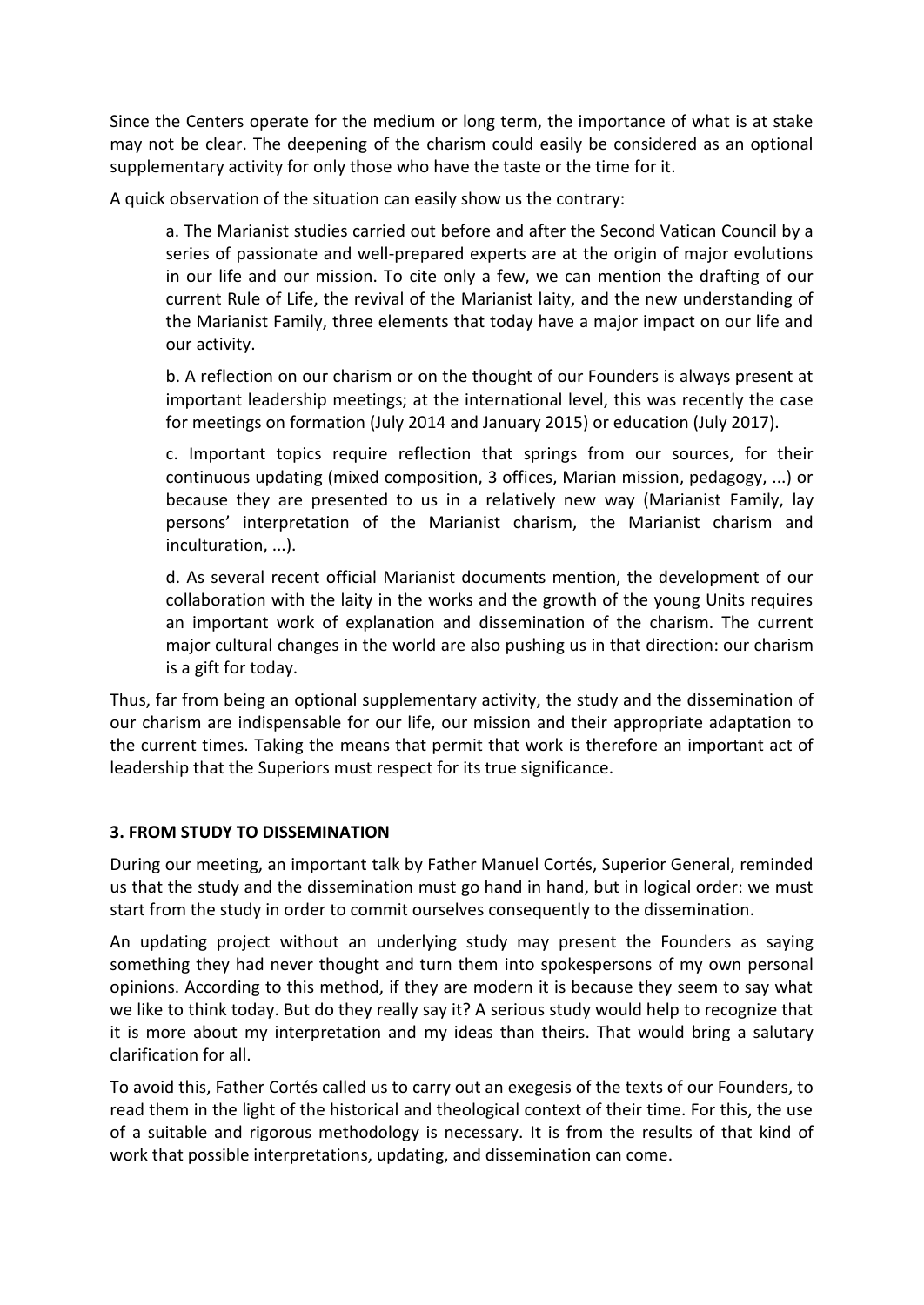This is an important message for us to understand today. Just any form of dissemination is not profitable. To bear fruit, it must be based on a serious, thorough and objective study of the thought of our Founders and our tradition. The study of the charism, done according to this spirit, is therefore an essential activity today since it prepares the foundation for all successive activities. It is the responsibility of the Center Directors and Superiors to give due consideration to this activity, according to local possibilities. Where it is not possible to do so, since it requires an appropriate preparation, it is always possible to rely on those who do provide or have provided this service; let us be forever grateful to them.

## **4. TRAINING NEW SPECIALISTS AND DISSEMINATORS**

The foregoing point can be realized only if it is possible, now and in the future, to have persons capable of carrying out both activities. This must be a priority point of attention for the Directors and Superiors. The way to promote these vocations was one of the points of discussion of our meeting.

At the beginning, a passion certainly has to be awakened. Formation communities play a big role in this first step. The chance to be in contact with specialists is another opportunity. It is also good to entrust work and presentations to young brothers and members of the Marianist family who have prepared for this task; in the Center itself one might entrust a responsibility to a researcher who is still a beginner. Some Centers have projects carried out by pairs composed of a new participant and an experienced elder; one Center published works by younger brothers, who were helped by supervision; some Centers are involved in one or more presentations in a formation house or in service to members of the Marianist Family; ...

Imagination and possibilities must not be lacking to create opportunities and to foster a passion for this work. In parallel, it is necessary to provide a good understanding of the technical requirements of the task to be performed, soundly and according to professional criteria.

## **5. TO KNOW, LOVE AND LIVE THE CHARISM**

An intellectual knowledge of charisma is not enough. The charism is not a theoretical program, but a way of life that is understood by experiencing it personally and collectively by following the Founders and their companions who were its first practitioners.

When the Centers promote the study of the Marianist charism, the intention is that it might be translated into concrete experience, so as not to remain at the stage of theory. The charism is a present-day experience of the Spirit that happens in the line of a Founder, within the Church and the world of today, and for the good of the greatest number.

A first condition for achieving this is that the planned program be **rooted** in the local context: that it respond to concrete local needs, and that it find areas of application in the situations faced by the participants.

Another condition comes from the methodology. That **methodology** should be careful not to limit itself to abstract remarks but to propose paths of application during the course of the formation process or as a follow-up.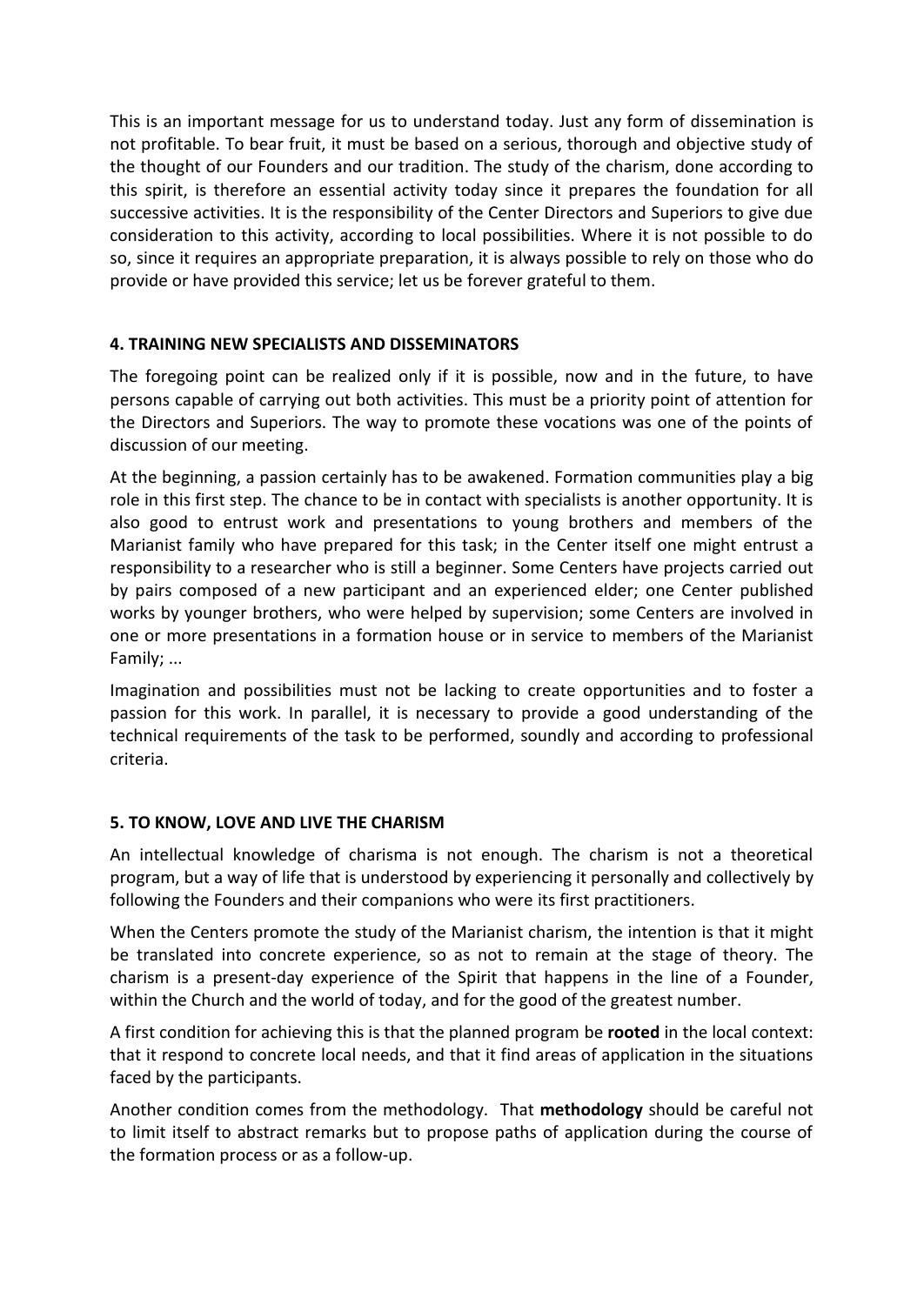Finally, appropriate attention must be given to the **conditions** that favor this knowledge. I am thinking in particular of the good preservation and classification of Marianist materials and documents in the communities; or the care taken to preserve archives in each place. Treasures are sometimes right at hand; if we ignore them, they are in danger.

## **6. A FAMILY CHALLENGE: WITH AND FOR THE WHOLE MARIANIST FAMILY**

To know, to love and to live the charism is an issue for all the Marianist Family. If we think that our identity is especially defined by our belonging to this Family, then for all within it to grow into a better knowledge and a better experience of our own identity must be a concern common to all of our members.

All that concerns the deepening and the dissemination of the charism can and must be considered according to this criterion. If it is possible to think about it together, as a family, solutions and proposals will arise for the benefit of all.

The goal should not be to do everything together and in the same way because contexts differ from one branch to another. Dialogue must enable us to discern what to do with each other, for each other, or as some acting independently of the others.

The Center can become a common point of reference for the local Marianist Family, a space where, as a family, it is possible to:

- have various persons receiving formation,
- call upon the skills of formators of the entire family,
- encourage new vocations of experts and disseminators in each branch,
- help each other to strengthen the life and organization of the Center, to provide one-time or more important services,
- think of a program that meets one another's needs, either jointly or separately,
- contribute to supporting the economic wellbeing of the Center,
- $\bullet$  ...

If this were the case, each of our Centers would benefit from a great dynamism and have a sure impact.

## **7. THE CONTRIBUTION OF OTHER STUDY CENTERS**

All the participants in the meeting were struck by the meeting organized with the head of the *International Center for Lasallian Studies* in Rome, Bro. Diego Muñoz, a Mexican. His presentation compared three simultaneous evolutions experienced by the brothers during the last sixty years: the transformation of the view of their Founder (and the studies that accompanied this change), the discovery of the role of the laity and a new type of association with them and, finally, the evolution of the way of considering the study of the charism, in its method, its objectives and its actors (in particular because of the increasing integration of the laity in this task).

Brother Diego also told us about the research areas that emerged from this experience. Since it seemed to me very enlightening for what can be the areas of activity of a Center and for its influence in Marianist life and mission, I mention them here as they were described to us: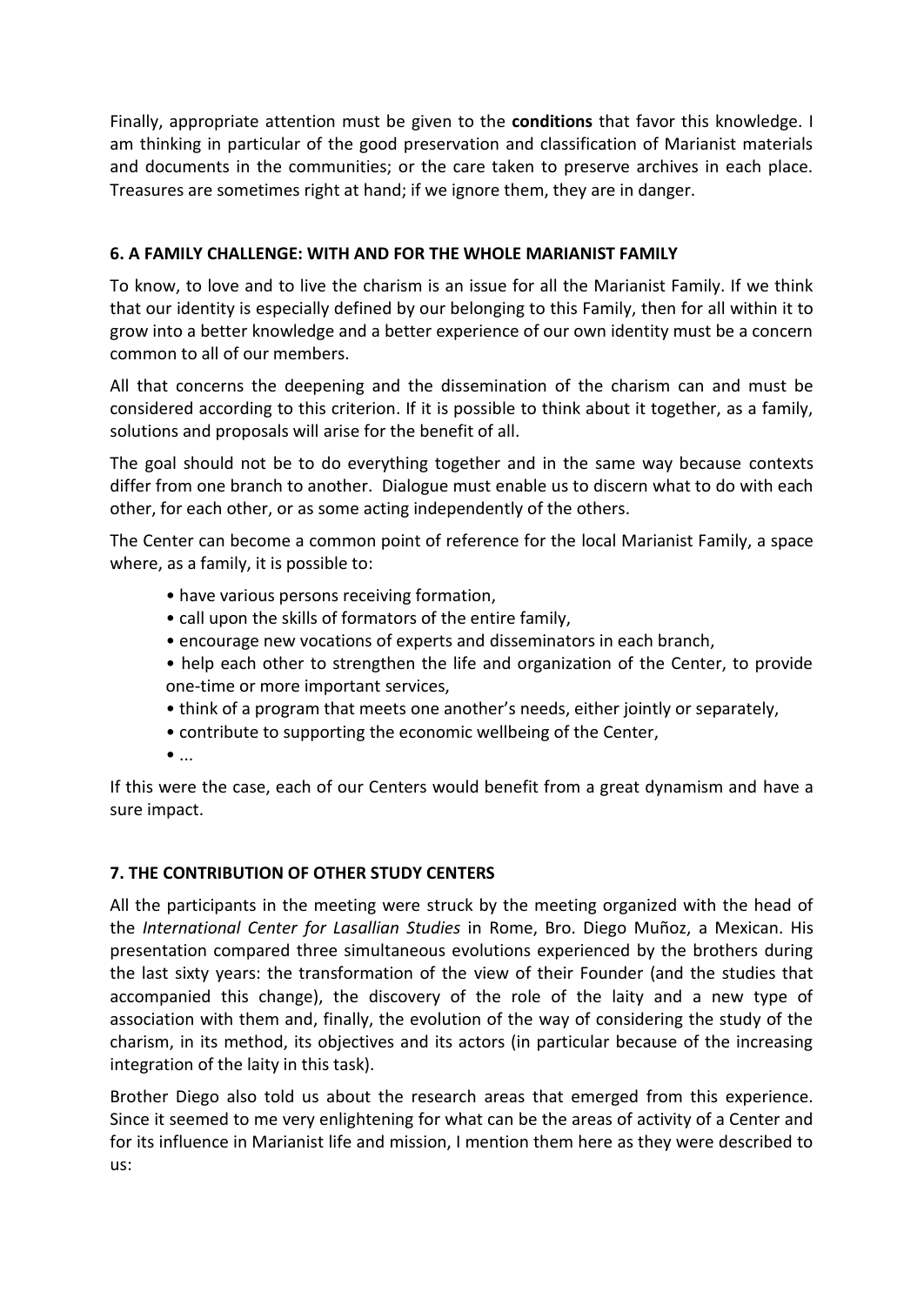*[The office of Lasallian Studies] has experienced these processes promoting three very different types of research:* basic *research, almost archaeological, on the Holy Founder; an* applied *research, in dialogue with the mission of the Institute; and*  investigation-action*, attentive to seeking answers to the urgent challenges of the institutional dynamic*.

And of the six challenges he left with us, I would like to mention two:

(a) *continuing to produce Lasallian [Marianist] thinking in dialogue with the living tradition of the Institute and the context of the 21st century*.

(e) *continuing to train researchers who not only make known but produce new thinking in the face of the challenges of the mission*. 2

Half a day was too short to profit from all the possible fruits of that meeting. However, it has allowed us to perceive that we are facing the same challenges and are looking along similar paths for responses to them.

It is, of course, possible that you too might be in contact with other local Study Centers similar to ours. If you could get in touch with their leaders, this could enrich your task and, ultimately, that of our entire network, while respecting the particulars of each spiritual family.

#### **8. STRENGTHENING INTERNATIONAL COLLABORATION**

 $\overline{\phantom{a}}$ 

The Directors' meeting made it clear how important it is to strengthen collaboration, exchanges and a common vision among the Centers. All participants felt encouraged and reinforced in that task after being able to do so during the four days of our meeting.

On this occasion, some common decisions were taken, especially at the level of the communication of information among the Centers. Regular meetings will be held to enhance opportunities for exchange and collaboration. The use of the current means of communication can also be of great help to reinforce the synergy among the Centers, their animators and those in charge.

The appointment of Fr. Robert Witwicki, SM, as International Coordinator of the Study Centers is specifically aimed at strengthening the links among the Directors and the possibilities of exchanges and mutual support (see the announcement in Via Latina 22, no. 265, December 2017, p.4). He has an important role to play in that. He will regularly publish a newsletter for the Center Directors, Unit Superiors and Zonal Presidents. Each of you will be able to follow the evolution of this project. Do not hesitate to send him your reactions or suggestions whenever you wish; contacts are always a help to carry out this kind of responsibility. The International Coordinator is responsible for certain specific areas. They are indicated in the *Handbook for the Animation of Zonal Centers* (§§ 3.3 and II-3.3) but, for convenience, they are also included in a box at the end of this *SM 3 Offices* (see Appendix 1).

 $2^{2}$  At the time of its foundation in 1956, the Lasallian Studies Center defined as one of its sectors of action: "the understanding of the Lasallian thought from the dialogue with pedagogy, education, catechesis, and spirituality."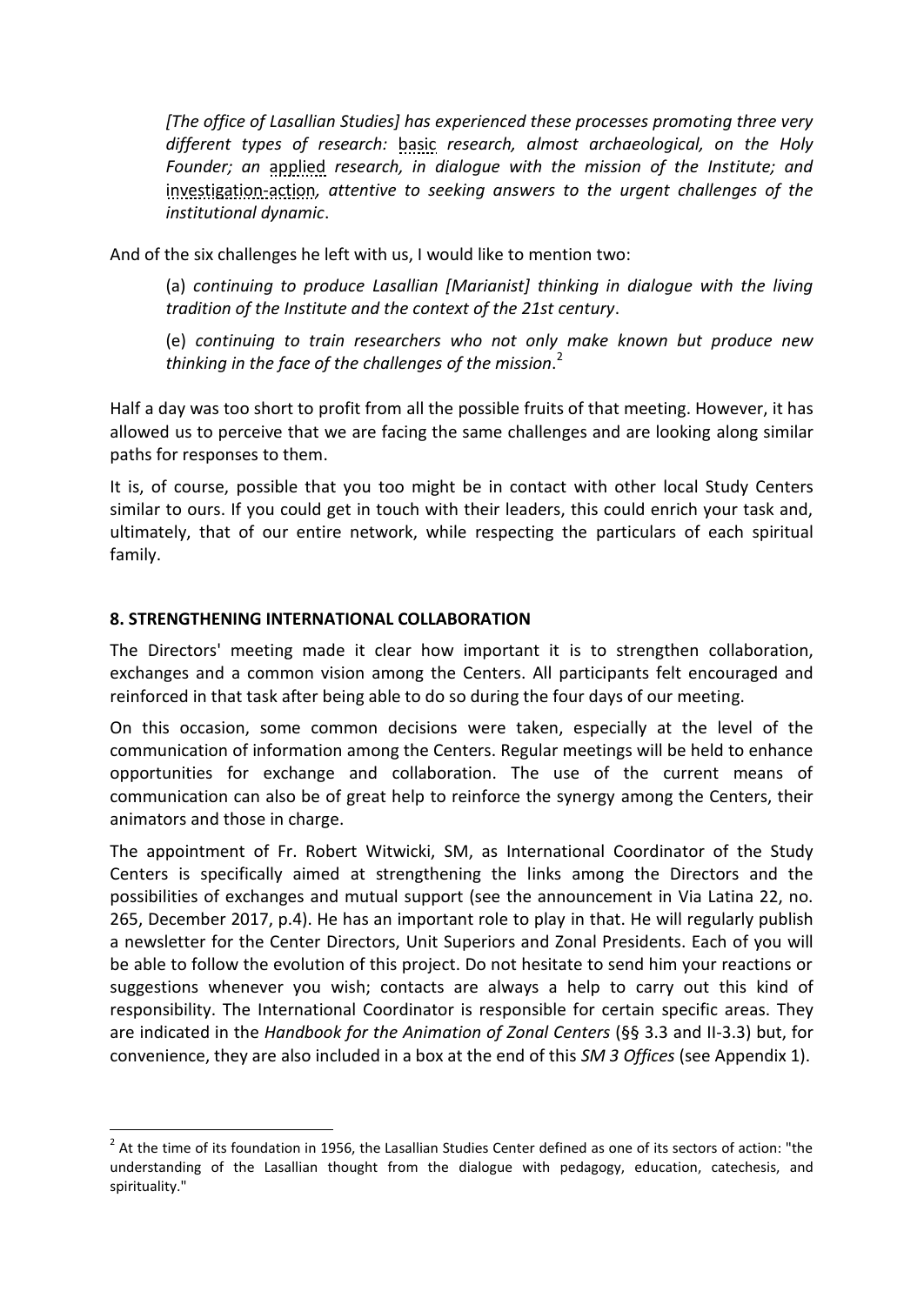Within each Zone, it is important that both the President and the Unit Superiors closely monitor this issue. It is an opportunity to strengthen our identity of life and action, for the benefit of the entire Marianist Family.

The General Council also wishes to support this process. Their full presence during the four days of the meeting was an explicit sign of that support. The Assistant General for Religious Life is specifically designated to deal with this matter within the Council, enlightened by the support and advice of his colleagues. The annual meeting of the Extended General Council provides an opportunity to evaluate, with the Zonal Presidents, the evolution of the life of the Centers. This allows us to help them in their task of supporting the Centers, but also, through them, to promote collaboration among the Centers.

#### **9. HAVE A GOOD JOURNEY!**

It is up to each of us to continue this adventure on which many of our brothers have already set out. Some have offered us - or are still offering - admirable examples as pioneers, explorers, organizers, disseminators of the Marianist charism. Others, without having acquired any fame about it, have also rendered great service by their patient study or enlightened teaching. Let's hope that today and tomorrow many might grasp hold of this torch. Let us also wish that, in the image of the evolution that we are experiencing, these new specialists of the study and the dissemination of the Marianist charism can serve not only the whole of the Marianist Family, but also reflect all the diversity of its four branches and its multiple cultures.

André Fétis, SM Assistant General for Religious Life